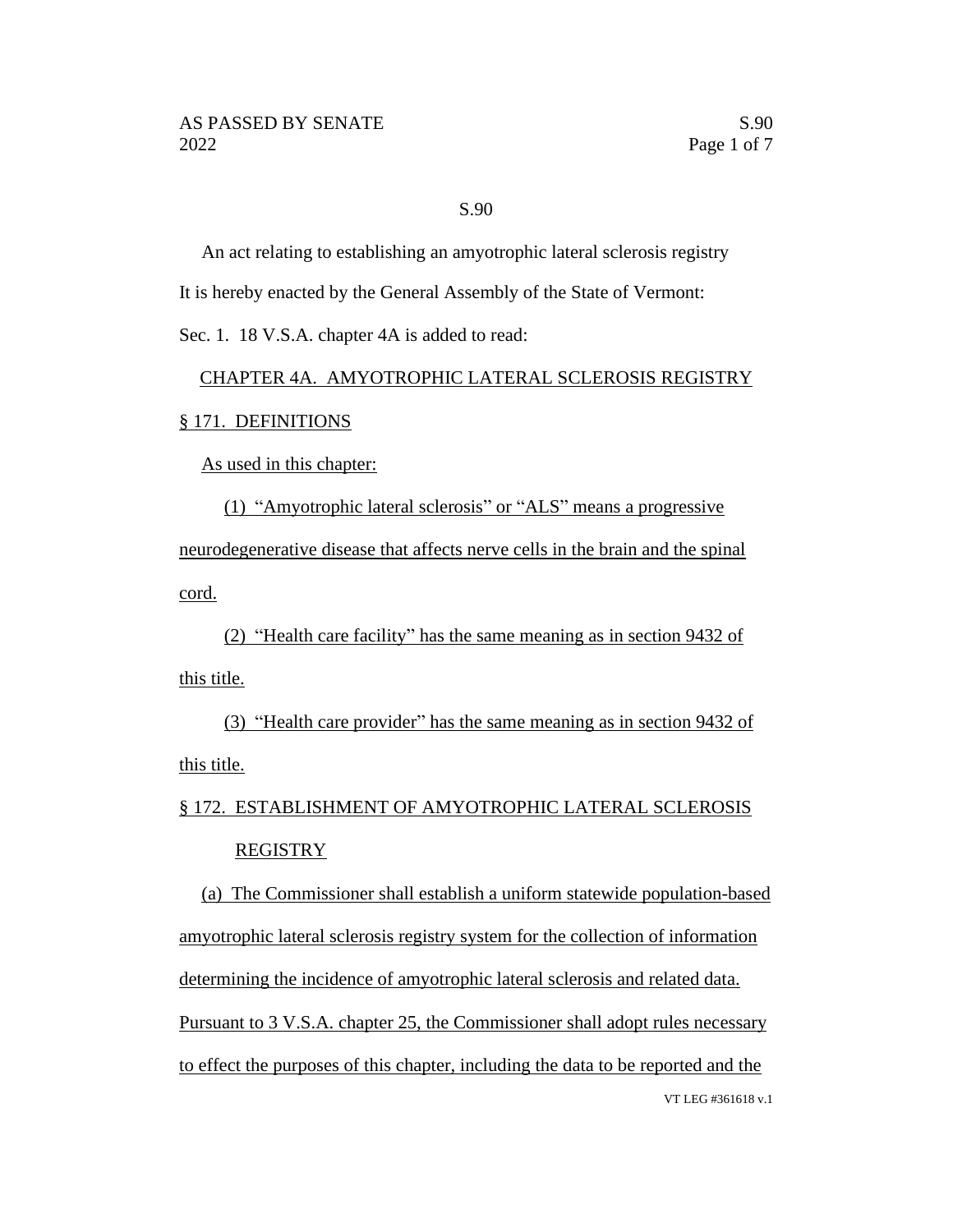effective date after which reporting by health care facilities and health care providers shall be required.

(b) All cases of amyotrophic lateral sclerosis diagnosed or treated in the State shall be reported to the representative of the Department of Health authorized by the Commissioner to compile the amyotrophic lateral sclerosis data, or any individual, agency, or organization designated to cooperate with that representative.

(c) The Commissioner shall establish a training program for the personnel of participating health care facilities and a quality control program for amyotrophic lateral sclerosis data. The Commissioner shall collaborate in studies with clinicians and epidemiologists and publish reports on the results of such studies. The Commissioner shall cooperate with the National Institutes of Health and the Centers for Disease Control and Prevention in providing amyotrophic lateral sclerosis incidence data.

#### § 173. PARTICIPATION IN PROGRAM

VT LEG #361618 v.1 (a) Any health care facility diagnosing or providing treatment to patients with amyotrophic lateral sclerosis shall report each case of amyotrophic lateral sclerosis to the Commissioner or the Commissioner's authorized representative in a format prescribed by the Commissioner within 180 days of admission or diagnosis. If the facility fails to report in a format prescribed by the Commissioner, the Commissioner's authorized representative may enter the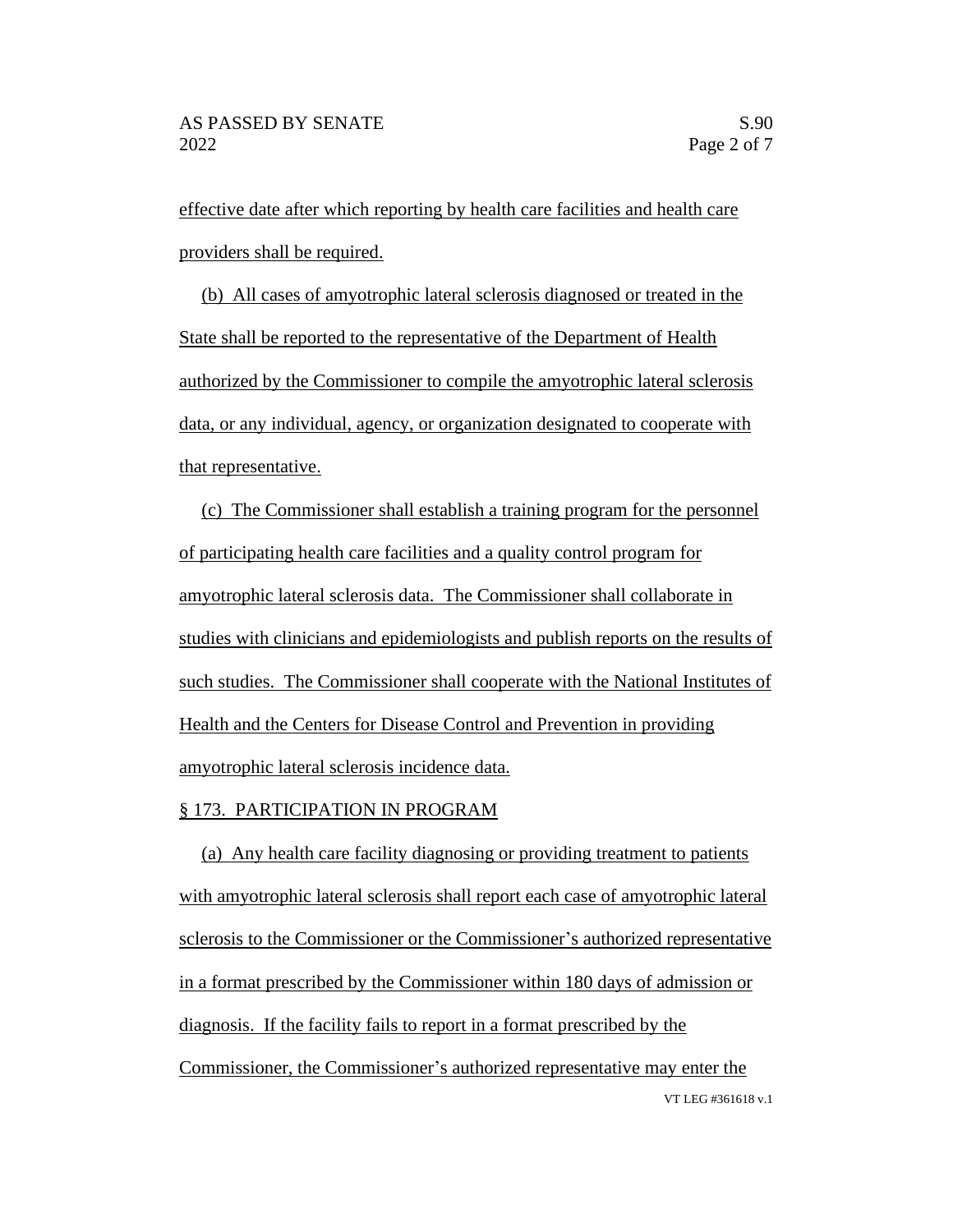facility, obtain the information, and report it in the appropriate format. In these cases, the facility shall reimburse the Commissioner or the authorized representative for the cost of obtaining and reporting the information.

(b) Any health care provider diagnosing or providing treatment to patients with amyotrophic lateral sclerosis shall report each case to the Commissioner or the Commissioner's authorized representative within 180 days of diagnosis.

(c) All health care facilities and health care providers who provide diagnostic or treatment services to patients with amyotrophic lateral sclerosis shall report to the Commissioner any further demographic, diagnostic, or treatment information requested by the Commissioner concerning any person now or formerly receiving services. Additionally, the Commissioner or the Commissioner's authorized representative shall have physical access to all records that would identify cases of amyotrophic lateral sclerosis or would establish characteristics of the amyotrophic lateral sclerosis, treatment of the amyotrophic lateral sclerosis, or medical status of any identified patient with amyotrophic lateral sclerosis.

#### § 174. CONFIDENTIALITY

(a)(1) All information reported pursuant to this chapter is exempt from public inspection and copying under the Public Records Act and shall be kept confidential.

VT LEG #361618 v.1 (2)(A) All identifying information regarding an individual patient,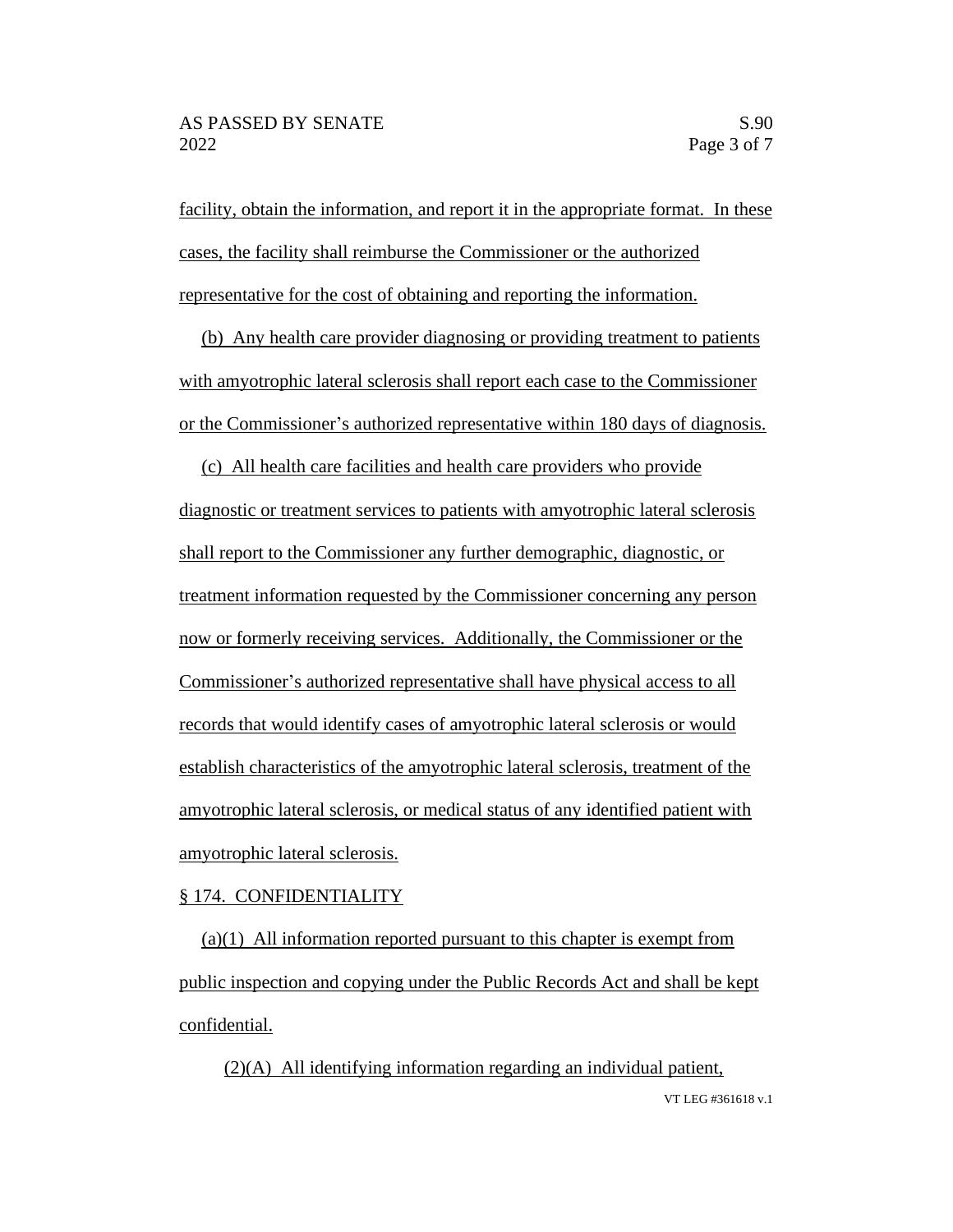health care provider, or health care facility contained in records of interviews, written reports, and statements procured by the Commissioner or by any other person, agency, or organization acting jointly with the Commissioner in connection with amyotrophic lateral sclerosis morbidity and mortality studies is exempt from public inspection and copying under the Public Records Act, shall be kept confidential, and used solely for the purposes of studying amyotrophic lateral sclerosis.

(B) Nothing in this section shall prevent the Commissioner from publishing statistical compilations relating to morbidity and mortality studies that do not identify individual cases or sources of information.

(b) Notwithstanding 1 V.S.A. § 317(e), the Public Records Act exemption created in this section shall continue in effect and shall not be repealed through operation of 1 V.S.A. § 317(e).

## § 175. DISCLOSURE

(a) The Commissioner may enter into agreements to exchange confidential information with any other amyotrophic lateral sclerosis registries in order to obtain complete reports of Vermont residents diagnosed or treated in other states and to provide information to other states regarding their residents diagnosed or treated in Vermont.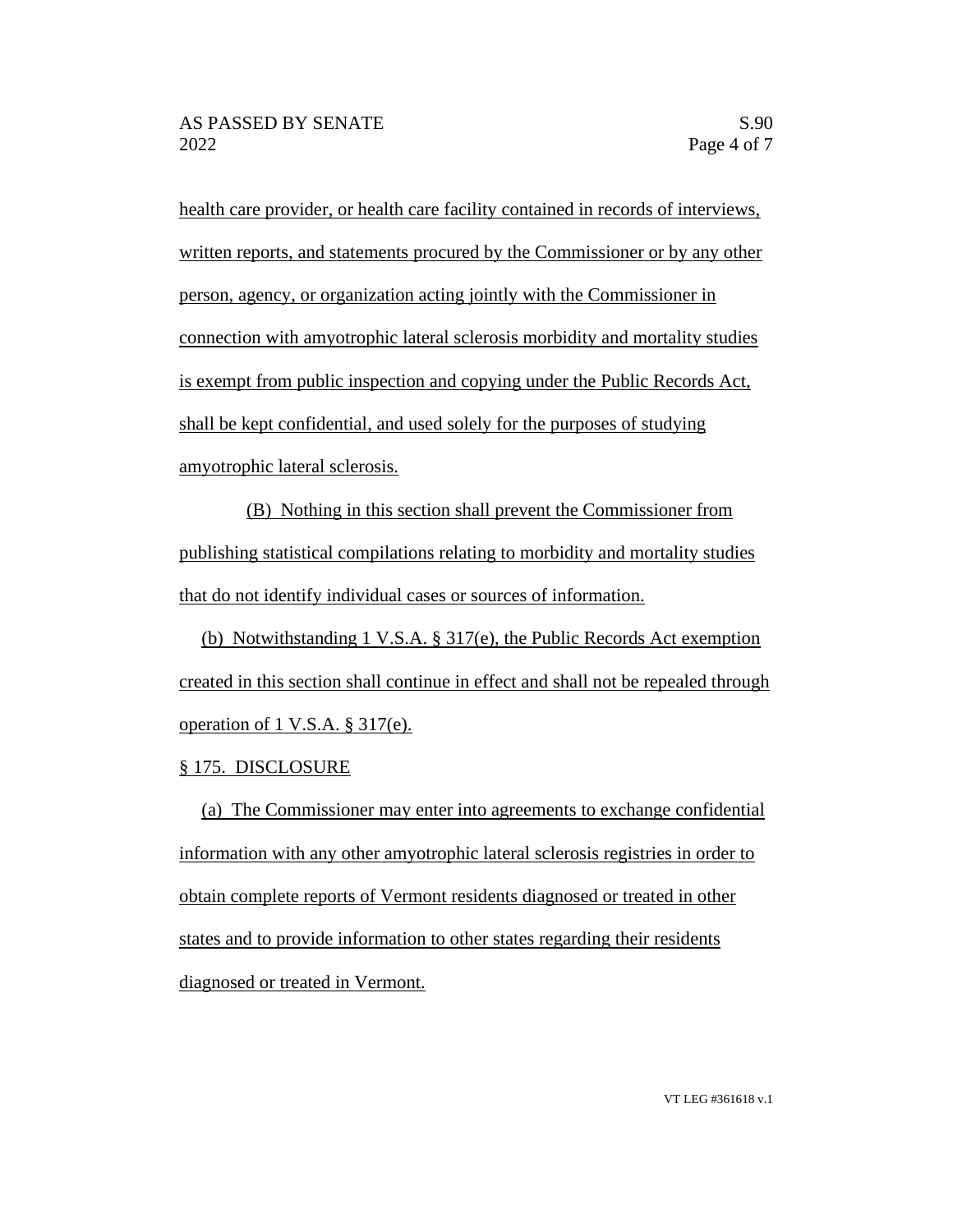(b) The Commissioner may furnish confidential information to other states' amyotrophic lateral sclerosis registries or health researchers in order to collaborate in a national amyotrophic lateral sclerosis registry or to collaborate in amyotrophic lateral sclerosis control and prevention research studies. However, before releasing confidential information, the Commissioner shall first obtain from such state registries, agencies, or researchers an agreement in writing to keep the identifying information confidential and privileged. In the case of researchers, the Commissioner shall also first obtain evidence of the approval of their academic committee for the protection of human subjects established in accordance with 45 C.F.R. part 46.

#### § 176. LIABILITY

(a) No action for damages arising from the disclosure of confidential or privileged information may be maintained against any person, or the employer or employee of any person, who participates in good faith in the reporting of amyotrophic lateral sclerosis registry data or data for amyotrophic lateral sclerosis morbidity or mortality studies in accordance with this chapter.

(b) No license of a health care facility or health care provider may be denied, suspended, or revoked for the good faith disclosure of confidential or privileged information in the reporting of amyotrophic lateral sclerosis registry data or data for amyotrophic lateral sclerosis morbidity or mortality studies in accordance with this chapter.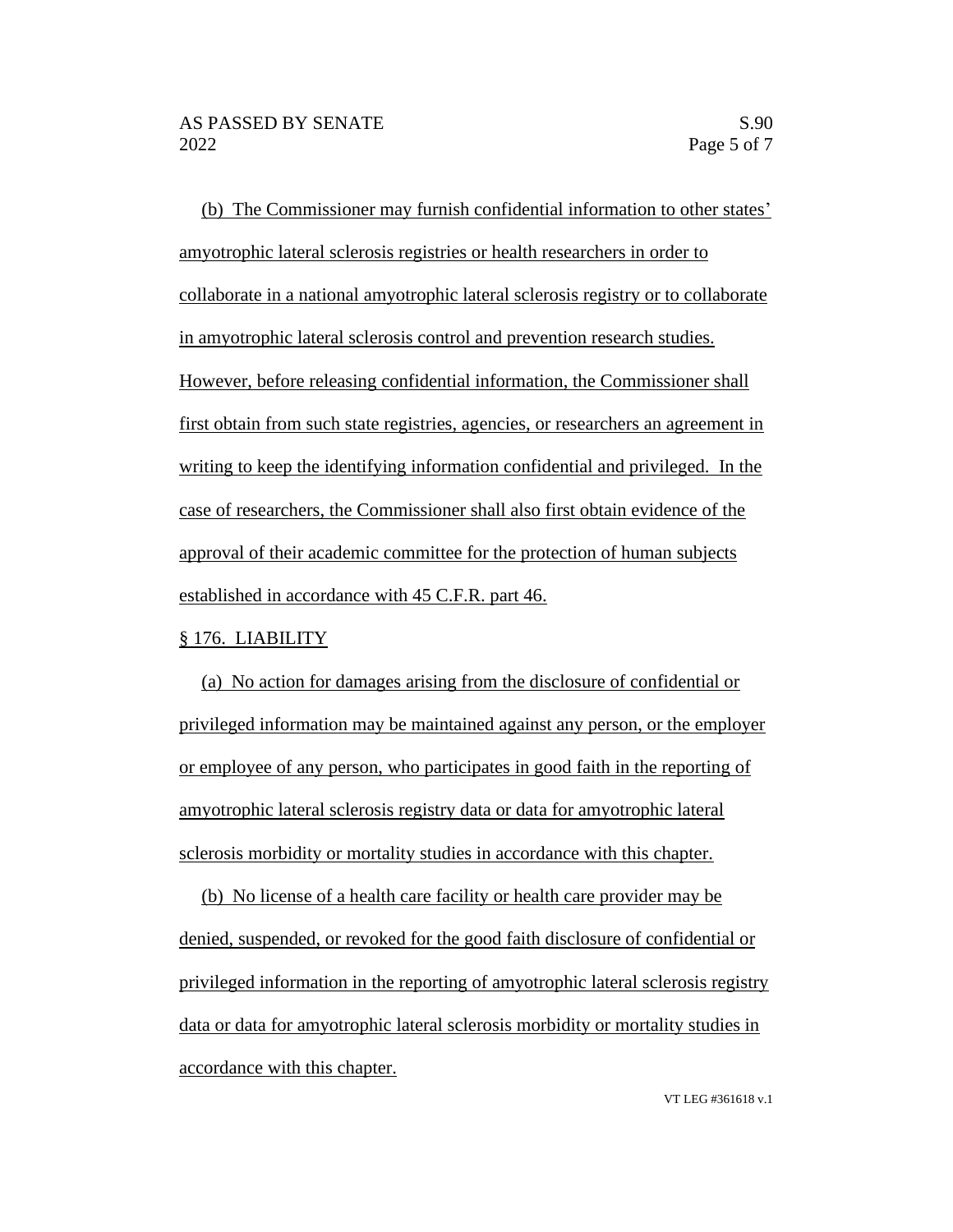(c) Nothing in this section shall be construed to apply to the unauthorized disclosure of confidential or privileged information when such disclosure is due to gross negligence or willful misconduct.

# Sec. 2. GRANT APPLICATIONS TO FUND AMYOTROPHIC LATERAL SCLEROSIS REGISTRY

The Department of Health shall seek and apply for grants to fund the amyotrophic lateral sclerosis registry established in 18 V.S.A. chapter 4A. As part of its fiscal year 2024 budget presentation, the Department shall describe any grants applied for or awarded for this purpose or other identified funding sources.

Sec. 3. REPORT; REGISTRY EXPANSION

On or before December 1, 2022, the Department of Health shall submit a written report to the House Committees on Health Care and on Human Services and to the Senate Committee on Health and Welfare exploring the benefits of expanding the amyotrophic lateral sclerosis registry established in 18 V.S.A. chapter 4A by broadening the scope of neurodegenerative diseases addressed in the registry or by partnering with at least three neighboring states to collect data from a larger population, or both.

Sec. 4. EFFECTIVE DATES

(a) Except as provided in subsection (b) of this section, this act shall take effect on July 1, 2022.